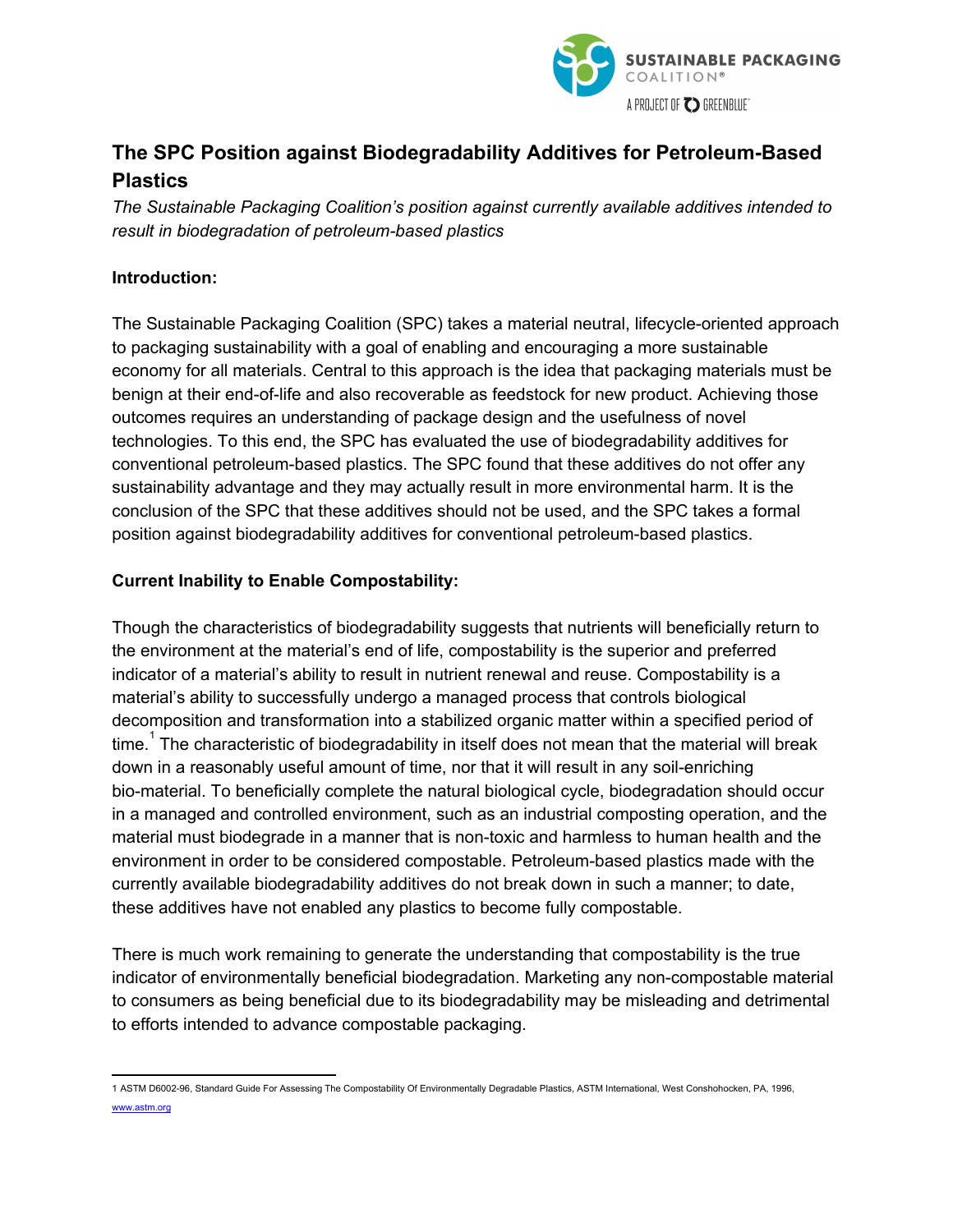

#### **Potential Negative Impacts on Recyclability:**

It is important that we maximize the opportunity for the most beneficial end-of-life scenarios for petroleum-based plastics because petroleum extraction and manufacturing processes carry significant environmental investments. Petroleum-based plastics have two inherent attributes that make them ideal for recovery: their high embodied energy content qualifies their value for controlled energy recovery, and their exceptional durability renders them ideal for recycling.

Biodegradability additives, by design, are intended to compromise that exceptional durability. Although additive manufacturers claim no unwanted effects on the material's recyclability, satisfactory evidence does not exist. The SPC supports the position statements of the Association of Postconsumer Plastics Recyclers (APR) $^{2}$  and the National Association for PET Container Resources (NAPCOR)<sup>3</sup>, and advises manufacturers of biodegradability additives to submit to APR's testing standards before claiming any absence of adverse effects on recyclability. The SPC questions the concept of using additives that are fundamentally designed to compromise the structural integrity of a recyclable material, although a peer-reviewed test proving the benign nature of biodegradability additives on the recycling processes would be welcomed.

#### **Release of Unwanted Greenhouse Gas Emissions:**

When organic materials undergo biodegradation, $^{4}$  their carbon content is chemically transformed to one or more greenhouse gases.<sup>5</sup> The principal type of greenhouse gas depends on the conditions in which the material biodegrades. If abundant oxygen is present, the material biodegrades aerobically and generates primarily carbon dioxide, whereas in an oxygen deficient environment, biodegradation occurs anaerobically and the principal gas generated is methane. Different additives are engineered to cause degradation  $\overset{\circ}{\,}$  to occur in different environments. Most commonly, biodegradability additives are designed to work in every environment while some are designed only for oxygen-rich environments.

#### *Aerobic biodegradation of petroleumbased plastics:*

When most biodegradable materials biodegrade in an oxygen-rich environment, they complete a benign, naturally occurring net-carbon-neutral lifecycle. This is because biodegradable materials tend to be bio-based, meaning their carbon content was recently sequestered from

<sup>2</sup> The Association of Postconsumer Plastic Recyclers. "APR Position Statement on Degradable Additives Use in Bottles, Forms, and Films". 11 April 2013. Accessed on 16 July 2015. http://www.plasticsrecycling.org/images/pdf/about/Position\_Statement/Degradable\_Additives\_Position\_Statement\_4-11-13.pdf

<sup>3</sup> National Association for PET Container Resources. "Degradable Additives to Plastic Packaging: A Threat to Plastic Recycling". 15 February 2013. Accessed on 16 July 2015. http://www.napcor.com/pdf/Degradable%20Additives%20to%20Plastic%20Packaging%202-15-2013.pdf

<sup>4</sup> Defined as the transformation of a substance into new compounds through biochemical reactions or the actions of microorganisms such as bacteria, per the U.S. Geological Survey Glossary. Page Last Modified March 4, 2014. Accessed July 15, 2015. [http://water.usgs.gov/nawqa/glos.html.](http://water.usgs.gov/nawqa/glos.html)

<sup>5</sup> U.S. Environmental Protection Agency. Landfill Methane Outreach Program: Basic Information. Last Update May 28, 2015. Accessed July 15, 2015. <http://www.epa.gov/lmop/> basic-info/index.html.

<sup>6</sup> Biodegradability is a nuanced version of degradability, which more broadly refers to a material's ability to chemically change by heat or sunlight in such a way that alters the material's structural integrity (clouding and fragmenting) and properties.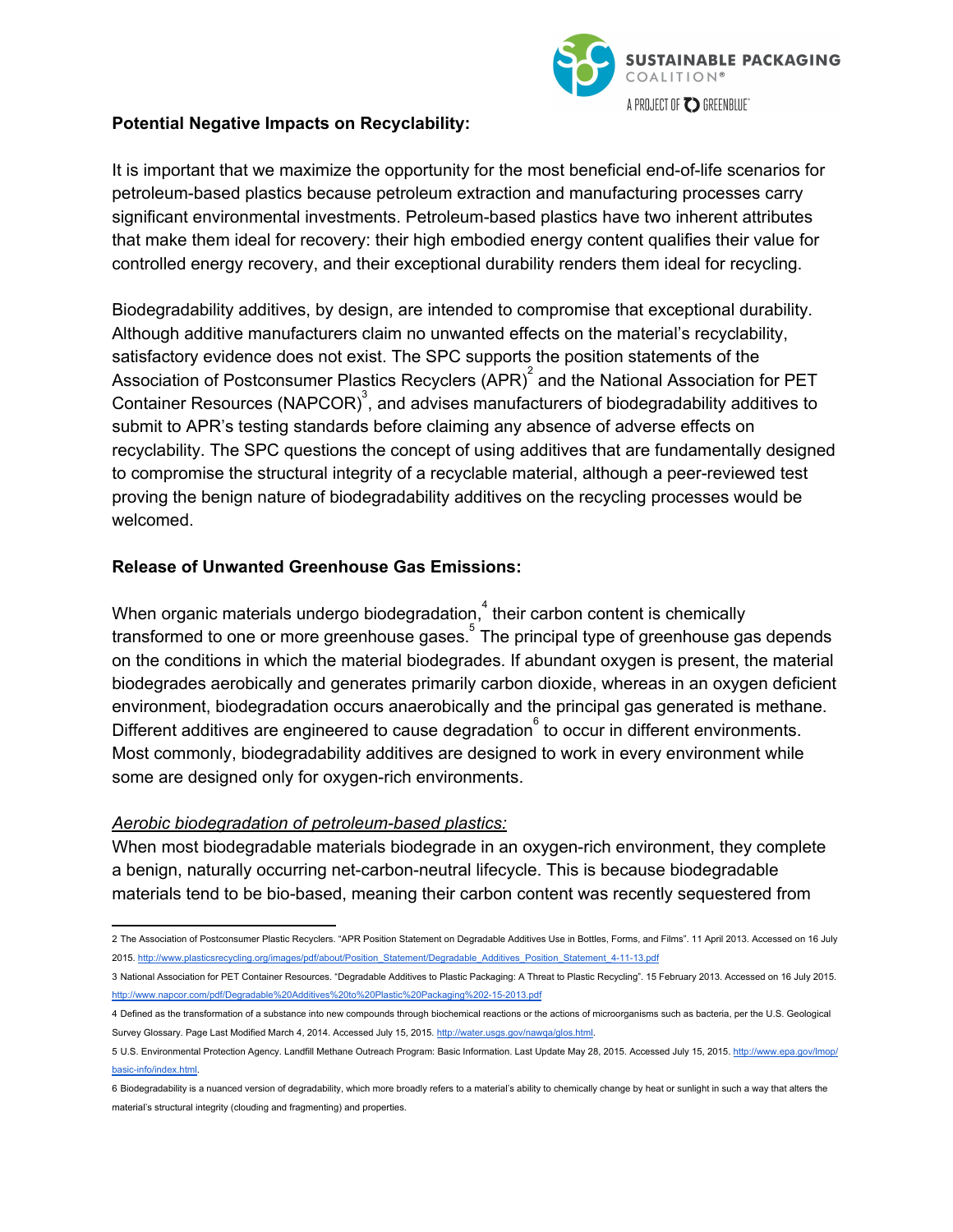

atmospheric carbon dioxide. When those materials

biodegrade and transform their carbon content into carbon dioxide emissions, the environment shows no net loss or gain of carbon dioxide over the short lifecycle of the material.

Petroleum-based plastics, however, are not bio-based, and the addition of biodegradability additives does not change that characteristic. The carbon content of petroleum-based plastics, although originally sequestered from the atmosphere, is considered *fossil* carbon,<sup>7</sup> which is formed in past geological timeframes and resides in long-term, underground storage. The short-term carbon cycle maintains a balanced transfer of carbon between the atmosphere and the biosphere (terrestrial and marine) and does not generally include fossil carbon.  $\degree$  Therefore, when a petroleum-based plastic biodegrades in an aerobic environment, such as it would as terrestrial litter, it results in the release of previously dormant fossil carbon into the atmosphere and biosphere. These avoidable emissions would not occur if the material remained intact for more beneficial end-of-life uses through reuse or recovery.

## *Anaerobic biodegradation of petroleumbased plastics*:

Petroleum-based plastics generate a substantially larger amount of avoidable human-induced greenhouse gas emissions if they are allowed to biodegrade in an oxygen-deprived environment, such as a landfill. In addition to carbon dioxide, biodegradation in anaerobic conditions generates methane, which is vastly more potent than carbon dioxide in the global carbon cycle.<sup>9</sup> Even landfills that capture and beneficially use landfill-generated methane have greenhouse gas profiles that are net harmful, as the gas capture systems operate with limited efficiency and the harm caused by the portion of greenhouse gasses emitted to the atmosphere outweighs the benefit of using the captured portion of methane to offset conventional fossil fuel usage.<sup>10</sup> Conversely, petroleum-based plastics not designed to biodegrade anaerobically will remain mostly inert in landfill environments, storing their fossil carbon and preventing it from re-entering the atmosphere indefinitely. Landfills are one of the least desirable end-of-life destinations for any material, but the harmful consequences of encouraging an otherwise inert material to biodegrade anaerobically should be avoided.

## **Generation of Fragmented "MicroLitter" and Contribution to Pollution:**

Most additives are designed to fragment petroleum-based plastics into small pieces in order to make it sufficiently available to the microorganisms that perform biodegradation. These fragmented micro-pieces remain invisible to the naked eye, yet their effects as micro-litter can

<http://epa.gov/climatechange/ghgemissions/gases/ch4.html>

10 GreenBlue. *Assessing the Greenhouse Gas Impacts of Biodegradation in Landfills*. 2011. Accessed on 4 August 2015.

[http://www.http://www.sustainablepackaging.org/Uploads/Resources/spc\\_biodegradation\\_in\\_landfills.pdf](http://www.http//www.sustainablepackaging.org/Uploads/Resources/spc_biodegradation_in_landfills.pdf)

<sup>7</sup> U.S. EPA. Documentation for Greenhouse Gas Emission and Energy Factors Used in the Waste Reduction Model (WARM): Landfilling Chapter. Last Update 21 April 2015. Accessed on 3 August 2015. http://epa.gov/climatechange/wycd/waste/downloads/landfilling-chapter10-28-10.pdf

<sup>8</sup> Sulzman, Elizabeth W. "The Carbon Cycle (2000)." Global Change Instruction Program of the University Corporation for Atmospheric Research. Page 8. Accessed on 3 August 2015. <http://www.ucar.edu/communications/gcip/m2ccycle/m2pdf.pdf>

<sup>9</sup> The U.S. EPA estimates that the pound for pound comparative impact of methane on climate change is 25 times greater than carbon dioxide over a 100year period. U.S. Environmental Protection Agency. "Overview of Greenhouse Gases: Methane Emissions". Last Updated on 21 July 2015. Accessed on 31 July 2015.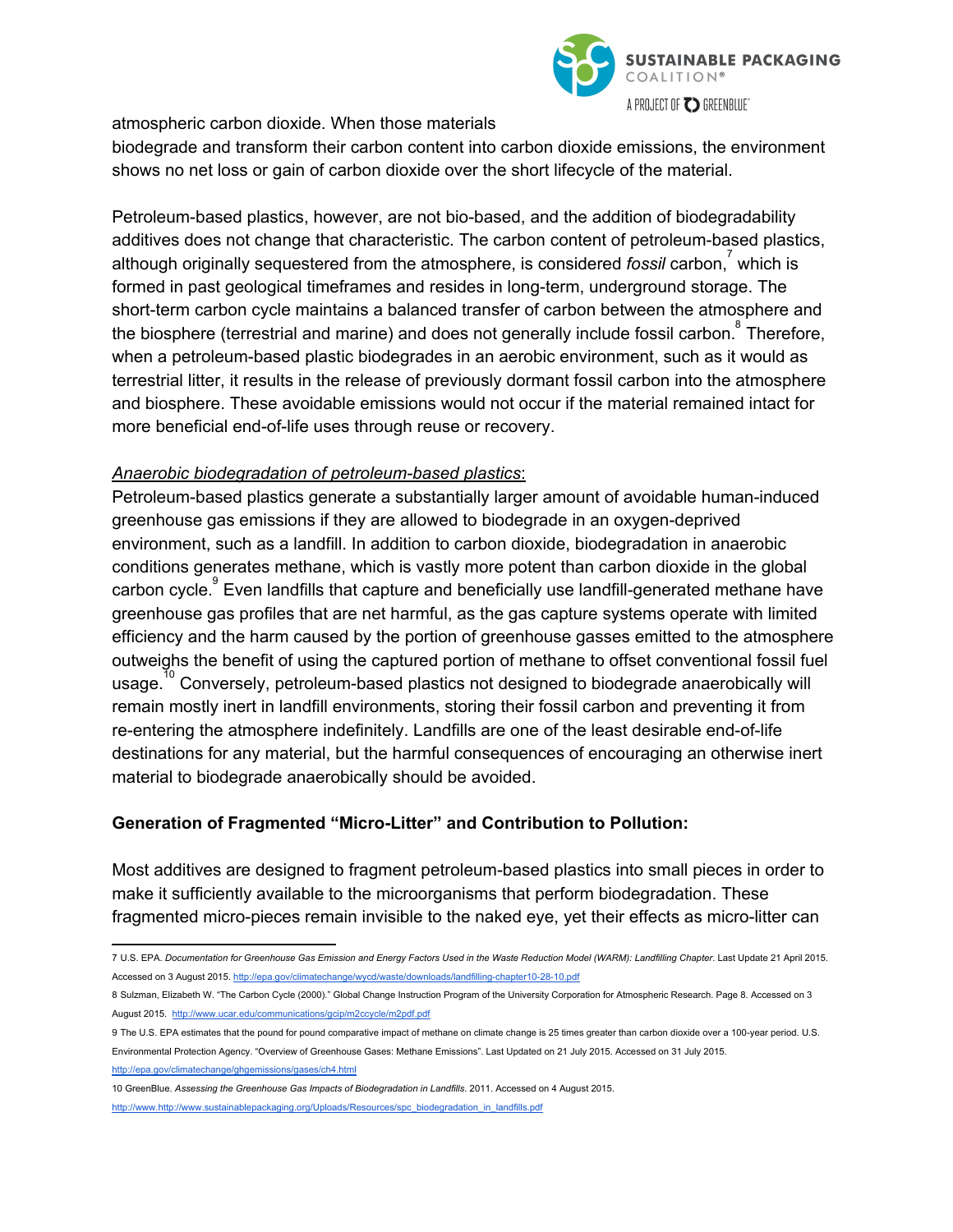

be detrimental. Beyond the well-documented

environmental impacts of micro-pollution, the marketing of biodegradable petroleum-based plastics as being less detrimental to the environment may contribute to improper end-of-life disposal and pollution.

The main argument in favor of degradability additives is centered on their purported ability to slowly dissolve over time and counteract the persistence and volume of petroleum-based plastics in the environment. While litter is a serious issue in need of a more robust mitigation and prevention strategy, it is the SPC's view that the creation of a material designed to be viewed and characterized as "litter-friendly" or environmentally beneficial is a severe step in the wrong direction. A study conducted by Keep America Beautiful<sup>11</sup> shows that consumers are more likely to litter when the item is marked as being "biodegradable", which is counterproductive to the concerted efforts of industry and NGOs to change littering behavior and ingrain a practice of recycling, or at the least, responsible disposal.

It is well known that terrestrial litter is likely to migrate, either by human or natural means, into a marine environment. Many additives designed to enable biodegradation in terrestrial conditions are not designed to be effective in marine conditions facing wider variability in temperature, microbial and nutrient availability, and exposure to sunlight in open oceans.<sup>12</sup> However, a 2006 study by the American Chemistry Council concluded that when a consumer sees the word "biodegradable" on a package, about 80% of consumers believe that the package will completely decompose regardless of the environment in which the package is disposed.<sup>13</sup> In a marine environment, any fragmentation of petroleum-based plastic will exacerbate its harmfulness as pollution.<sup>14</sup>

The most recent standard for the biodegradability of plastic materials in marine environments require that plastics must have converted at least 30 percent of their carbon content into carbon dioxide within six months.<sup>15</sup> Studies conducted by the Chico Research Foundation at California State University have shown that plastics with oxo-degradable additives<sup>16</sup> did not successfully biodegrade in marine environments. Even if these materials did successfully biodegrade into benign compounds within the six months required by the testing standard, fragmented plastics will transport through oceans and have many opportunities during that time to impact aquatic organisms through ingestion or entanglement.<sup>17</sup> Whether or not biodegradation successfully

<sup>11</sup> Keep America Beautiful. "Littering Behavior in America". January 2009. Accessed on 15 July 2015. [http://www.kab.org/site/DocServer/KAB\\_Report\\_Final\\_2.pdf?docID=4581](http://www.kab.org/site/DocServer/KAB_Report_Final_2.pdf?docID=4581) 12 Tosin, Maurizio et al. "Laboratory Test Methods to Determine the Degradation of Plastics in Marine Environmental Conditions." *Frontiers in Microbiology* 3 (2012): 225. *PMC*. Web. 16 July 2015. <http://www.ncbi.nlm.nih.gov/pmc/articles/PMC3380294/>

<sup>13</sup> American Plastics Council. *Biodegradable and Compostable Study*. September 2006.

<sup>14</sup> Narayan, Ramani. "Fundamental Principles and Concepts of Biodegradability Sorting through the facts, hypes, and claims of biodegradable plastics in the marketplace. BioPlastics magazine, vol. 4, January 2009

<sup>15</sup> ASTM D669109, Standard Test Method for Determining Aerobic Biodegradation of Plastic Materials in the Marine Environment by a Defined Microbial Consortium or Natural Sea Water Inoculum, ASTM International, West Conshohocken, PA, 2009, www.astm.org

<sup>16</sup> California State University, Chico Research Foundation. "Performance Evaluation of Environmentally Degradable Plastic Packaging and Disposable Food Service Ware Final Report." JUne 2007. Accessed on 3 August 2015. http://www.calrecycle.ca.gov/Publications/Documents/Plastics/43208001.pdf

<sup>17</sup> Mosko, Sarah. "Bioplastics: Are They the Solution?". Algalita Marine Research & Education. Accessed 15 July 2015. http://www.algalita.org/bioplastics-are-they-the-solution/